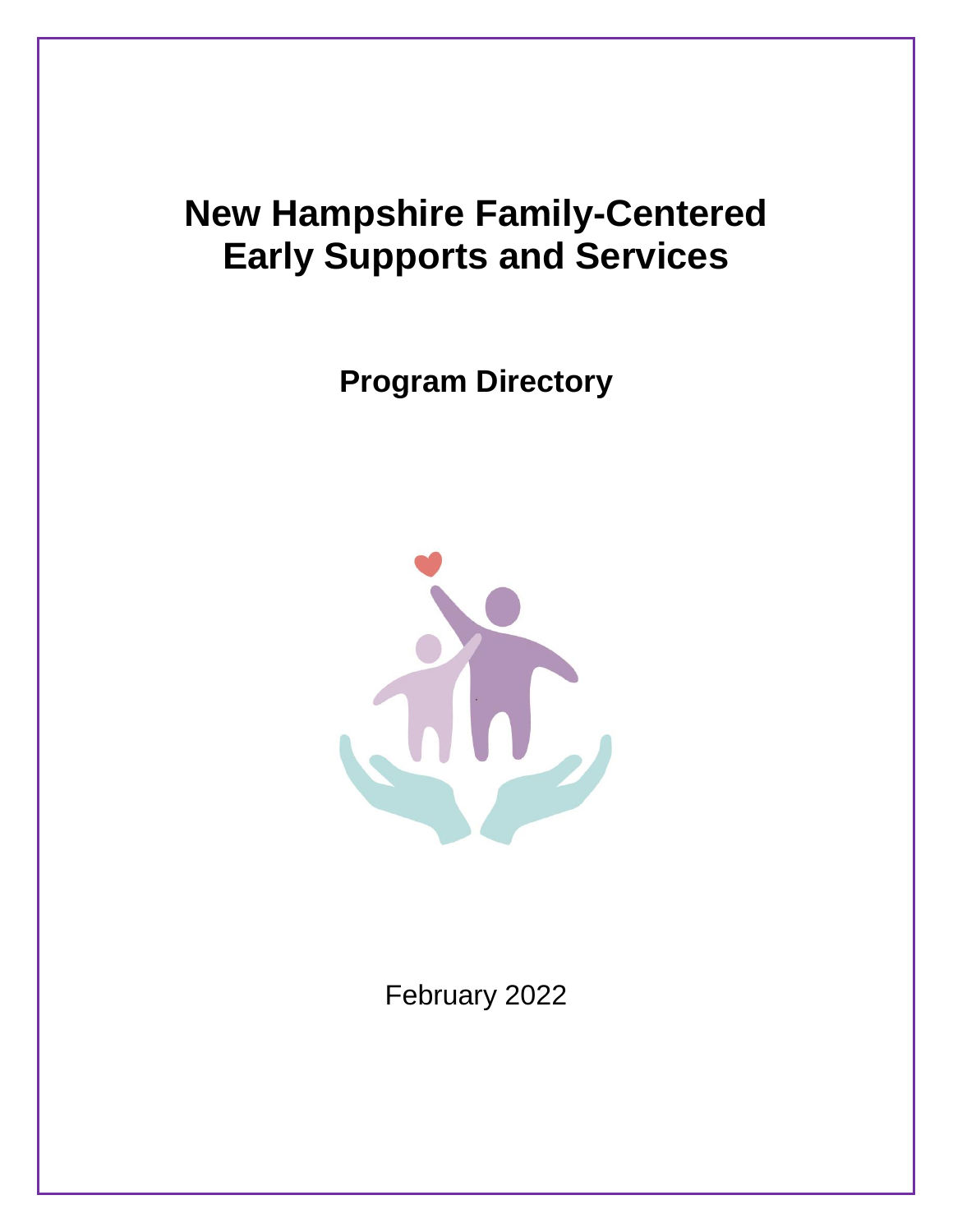# **New Hampshire's**

# **Developmental Services System**

# **Area Agencies**

There are 10 Area Agencies that are divided into geographical regions throughout New Hampshire that contract with the NH Bureau of Developmental Services to provide services to individuals with developmental disabilities and families. Each Area Agency is the State contract designee to provide services (including Early Supports and Services) in their respective region and combined they serve New Hampshire's developmental disability, and acquired brain injury communities totaling in excess of 6,000 individuals.

### **This map shows how the ten area agencies are distributed across the state.**

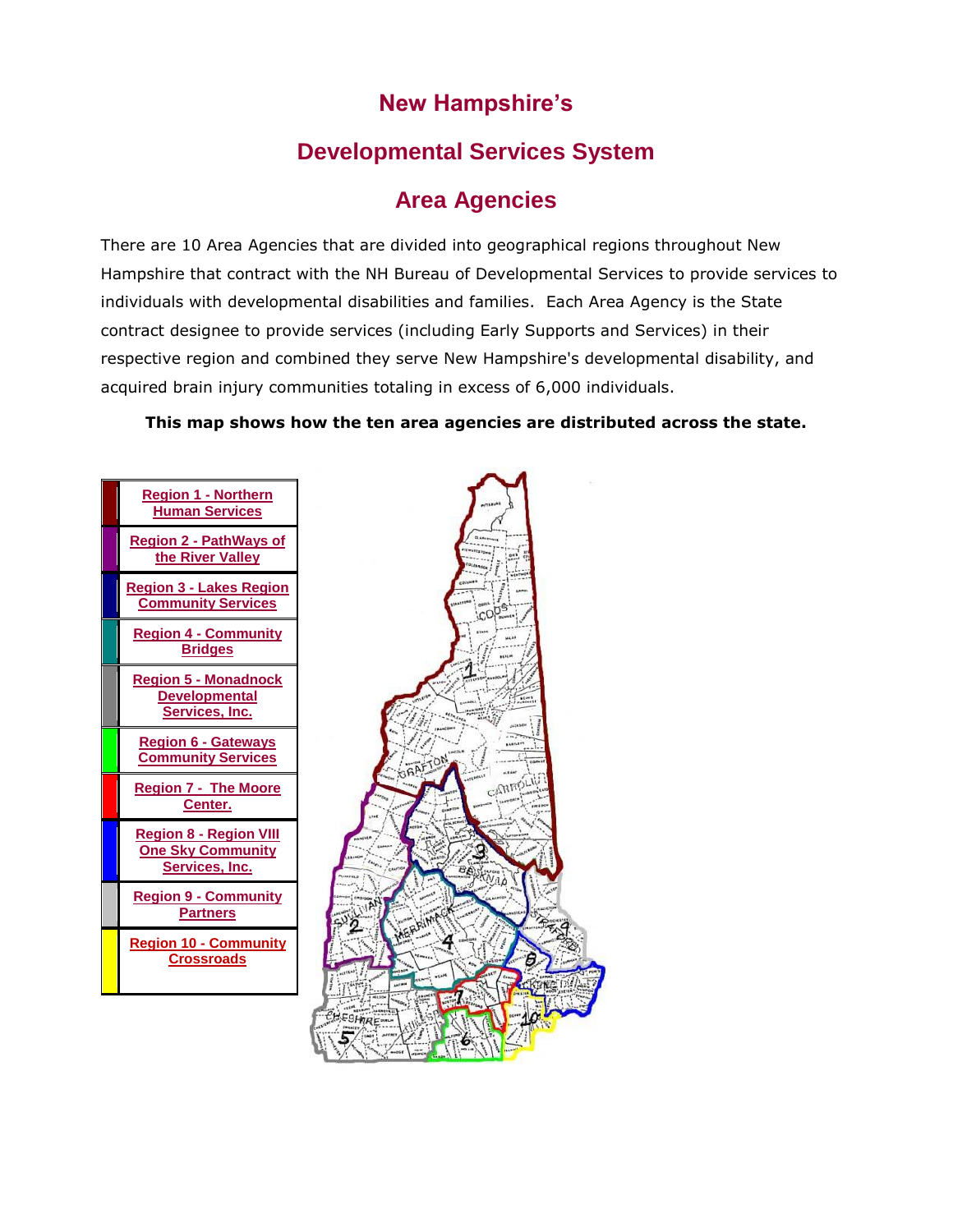### **Towns and Cities by Region**

| <b>Albany</b>      | <b>Groveton</b>     |
|--------------------|---------------------|
| <b>Barlett</b>     | Hart's              |
| <b>Bath</b>        | <b>Location</b>     |
| <b>Benton</b>      | <b>Haverhill</b>    |
| <b>Berlin</b>      | <b>Jackson</b>      |
| <b>Bethlehem</b>   | <b>Jefferson</b>    |
|                    | Lancaster           |
| <b>Carroll</b>     | Landaff             |
| <b>Clarksville</b> | Lincoln             |
| <b>Chatham</b>     | Lisbon              |
| <b>Colebrook</b>   | Littleton           |
| Columbia           | Livermore           |
| Conway             | Lyman               |
| <b>Dalton</b>      | <b>Madison</b>      |
| <b>Dixville</b>    | Milan               |
| <b>Dummer</b>      | Millsfield          |
| <b>Easton</b>      | Monroe              |
| Eaton              | <b>Moultonboro</b>  |
| <b>Effingham</b>   | <b>Northumberla</b> |
| <b>Errol</b>       | nd                  |
| Franconia          | <b>Ossipee</b>      |
| <b>Freedom</b>     | Piermont            |
| Gorham             | <b>Pittsburg</b>    |
|                    | Randolph            |
|                    | <b>Sanbornville</b> |
|                    | <b>Brookfield</b>   |

|    | Sandwich            |
|----|---------------------|
|    | <b>Shelburne</b>    |
|    | <b>Stark</b>        |
|    | <b>Stewartstown</b> |
|    | <b>Stratford</b>    |
|    | Sugar Hill          |
|    | <b>Tamworth</b>     |
|    | <b>Tuftonboro</b>   |
|    | Union               |
|    | Wakefield           |
|    | Warren              |
|    | Waterville Valley   |
|    | Wentworth           |
|    | Location            |
|    | Whitefield          |
|    | Wolfeboro           |
|    | Woodstock           |
|    | Woodsville          |
| la |                     |
|    |                     |
|    |                     |
|    |                     |

| C            | Acworth              | Plainfield                |
|--------------|----------------------|---------------------------|
| L            | Canaan               | <i><b>Springfield</b></i> |
| $\mathbf{A}$ | Charlestown          | <b>Sunapee</b>            |
| $\mathbf R$  | Claremont            | Unity                     |
| E            | Cornish              | Washington                |
|              | Croydon              |                           |
| M            | <b>Dorchester</b>    |                           |
| $\Omega$     |                      |                           |
| N            | Enfield              |                           |
| т            | Goshen               |                           |
| $\prime$     | Grafton              |                           |
| L            | Grantham             |                           |
| E            | <b>Hanover</b>       |                           |
| B            | Langdon              |                           |
| $\Delta$     | Lebanon              |                           |
| N            | <b>Lempster</b>      |                           |
| O            | Lyme                 |                           |
| N            |                      |                           |
|              | Newport              |                           |
|              | <i><b>Orange</b></i> |                           |
|              | Orford               |                           |
|              |                      |                           |

**C L A R E**

### **Region I Algebra 2 Region II Region II Region III Region II Region IV**

#### **L A C O N I A / L A K E S R E G I O N** *Alexandria Sanbornton Aton Ashland Barnstead Belmont Bristol Campton Ctr. Harbor Ellsworth Gilford Gilmanton Groton Hebron Holderness Laconia Meredith New Hampton Plymouth Rumney Thornton Tilton Wentworth* **C O N C O R D** *Allenstown New London Andover Boscawen Bow Bradford Canterbury Sutton Chichester Warner Concord Danbury Deering Dunbarton Windsor Epsom Franklin Henniker Hill Hillsboro Hopkinton Loudon Newbury Northfield Pembroke Pittsfield Salisbury Weare Webster Wilmot*

### **Region V**

**K E E N E**

| <b>Alstead</b>      | Nelsoi        |
|---------------------|---------------|
| <b>Antrim</b>       | NewI          |
| <b>Bennington</b>   | Peterb        |
| <b>Chesterfield</b> | <b>Richm</b>  |
| <b>Dublin</b>       | <b>Rindg</b>  |
| Fitzwilliam         | Roxbu         |
| Francestown         | Sharo         |
| Gilsum              | <b>Spoff</b>  |
| <b>Greenfield</b>   | <b>Stodde</b> |
| <b>Greenville</b>   | Sulliv        |
| <b>Hancock</b>      | Surry         |
| <b>Harrisville</b>  | <b>Swanz</b>  |
| <b>Hinsdale</b>     | Templ         |
| <b>Jaffrey</b>      | Trov          |
| <b>Keene</b>        | Walpo         |
| Lyndeborough        | Wester        |
| <b>Marlborough</b>  | Winch         |
| <b>Marlow</b>       |               |
|                     |               |

|                                                                                                                                                            | rtegion<br>V 1                                                                                                                                         |                                                                                                                                                                            |  |
|------------------------------------------------------------------------------------------------------------------------------------------------------------|--------------------------------------------------------------------------------------------------------------------------------------------------------|----------------------------------------------------------------------------------------------------------------------------------------------------------------------------|--|
| lson<br>w Ipswich<br>erborough<br>hmond<br>idge<br>xburv<br>ıron<br><i>offord</i><br>ddard<br>!livan<br>ry<br>anzey<br>nple<br>١y<br>lpole<br>stermoreland | M<br>E<br>$\bf{R}$<br>$\bf{R}$<br>L<br>M<br>$\mathbf{A}$<br>$\mathbf C$<br>$\mathbf K$<br>$\prime$<br>N<br>$\mathbf{A}$<br>S<br>H<br>U<br>$\mathbf{A}$ | <b>Amherst</b><br><b>Brookline</b><br><b>Hollis</b><br><b>Hudson</b><br>Litchfield<br>Mason<br><b>Merrimack</b><br><b>Milford</b><br>Mt. Vernon<br><b>Nashua</b><br>Wilton |  |
| nchester                                                                                                                                                   |                                                                                                                                                        |                                                                                                                                                                            |  |

**/**

**O A S T**

*Newmarket North Hampton Northwood Nottingham*

#### **P O R T S M O U T H S E A C** *Brentwood Deerfield East Kingston Epping Exeter Fremont Greenland Hampton Hampton Falls Kensington Kingston New Castle Newfields Newington* **D U R H A M / D O V E R** *Barrington Dover Durham Farmington Lee Madbury Middleton Milton New Durham Rochester Rollinsford Somersworth Strafford Portsmouth Raymond Rye Seabrook South Hampton Stratham* **Region V Region VI Region VII Region VIII Region IX Region X**

| $\blacktriangle$ | <b>Atkinson</b>       |
|------------------|-----------------------|
| Т                | <i><b>Chester</b></i> |
| K                | Danville              |
| T                | Derry                 |
| N                | <b>Hampstead</b>      |
| S                | <b>Newton</b>         |
| $\Omega$         | Pelham                |
| N                | <b>Plaistow</b>       |
| I                | <b>Salem</b>          |
| S                | Sandown               |
| $\mathbf{A}$     | Windham               |
| L                |                       |
| E                |                       |
| M                |                       |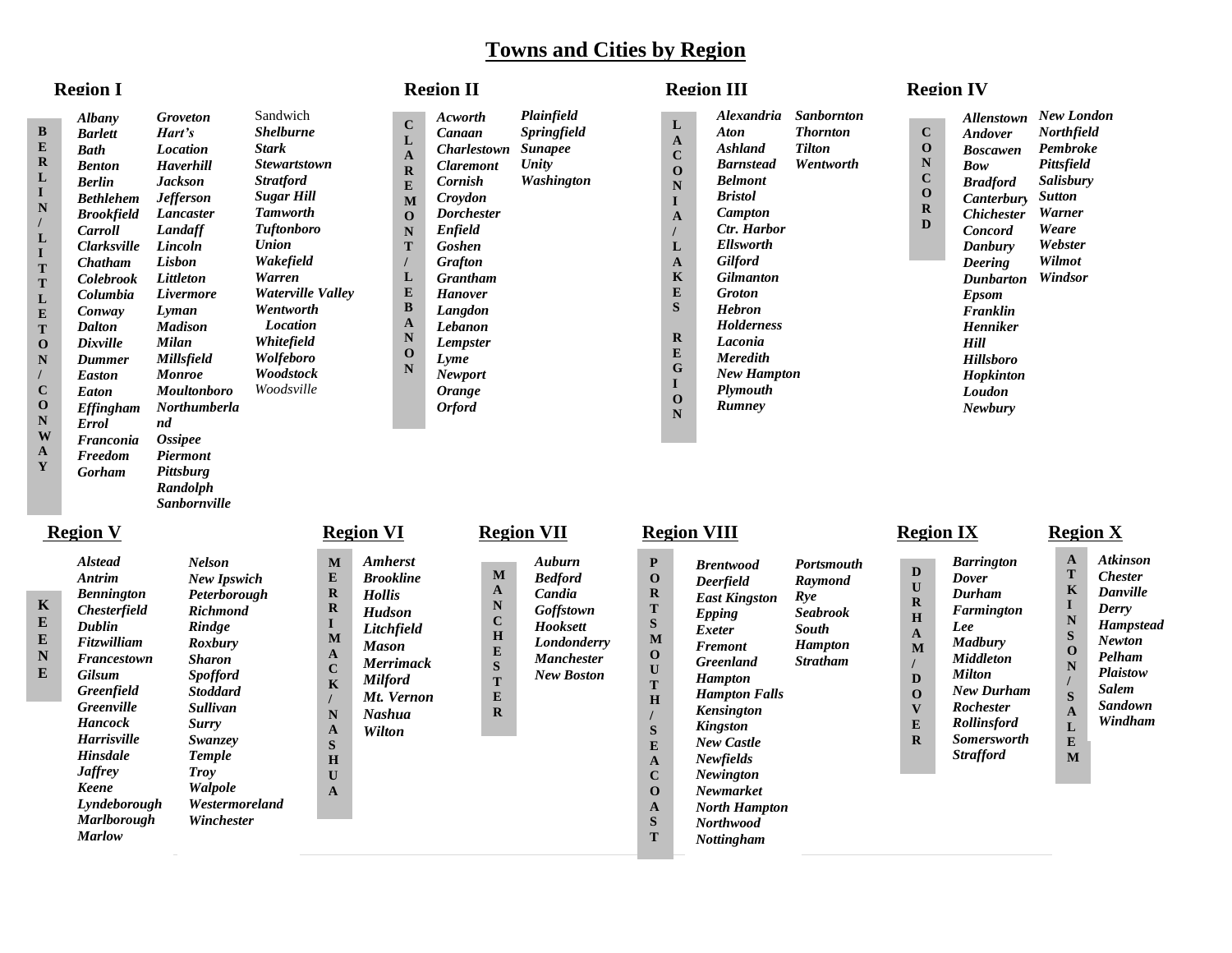## **Table of Contents**

| <b>Region/Programs</b>    |                                                                                                                                                        |                 |
|---------------------------|--------------------------------------------------------------------------------------------------------------------------------------------------------|-----------------|
| Region 1                  | Northern Human Services Family-Centered Early Supports and Services 5<br><b>Family-Centered Early Supports and Services</b>                            |                 |
| Region 2                  | PathWays of the River Valley<br><b>Family Centered Early Supports and Services</b>                                                                     | 6               |
| Region 3                  | <b>Lakes Region Community Services</b><br><b>Family Centered Early Supports and Services</b>                                                           | $\overline{7}$  |
| Region 4                  | <b>Community Bridges</b><br><b>Family Centered Early Supports and Services</b>                                                                         | 8               |
| Region 5                  | Monadnock Developmental Services, Inc.<br>MDS Birth to Three Partnering with Families<br>Rise for baby and family                                      | 9               |
| Region 6                  | <b>Gateways Community Services</b><br>The Children's Pyramid<br>Gateways Early Supports and Services Program                                           | 10              |
| Region 7                  | The Moore Center<br>Easterseals NH Family Centered Early Supports and Services<br>The Moore Center Family Centered Early Supports and Services Program | 11              |
| Region 8                  | <b>One Sky Community Services</b><br>Waypoint /FC- Early Supports and Services Program<br><b>Richie McFarland Children's Center</b>                    | 12 <sup>2</sup> |
| Region 9                  | Community Partners: Behavioral Health & Developmental<br><b>Services of Strafford County</b><br>Family Centered Early Supports and Services Program    | 13              |
| Region 10                 | <b>Community Crossroads</b><br>The Children's Pyramid<br>Easterseals NH Family Centered Early Supports and Services                                    | 14              |
| <b>Statewide Services</b> |                                                                                                                                                        | 15              |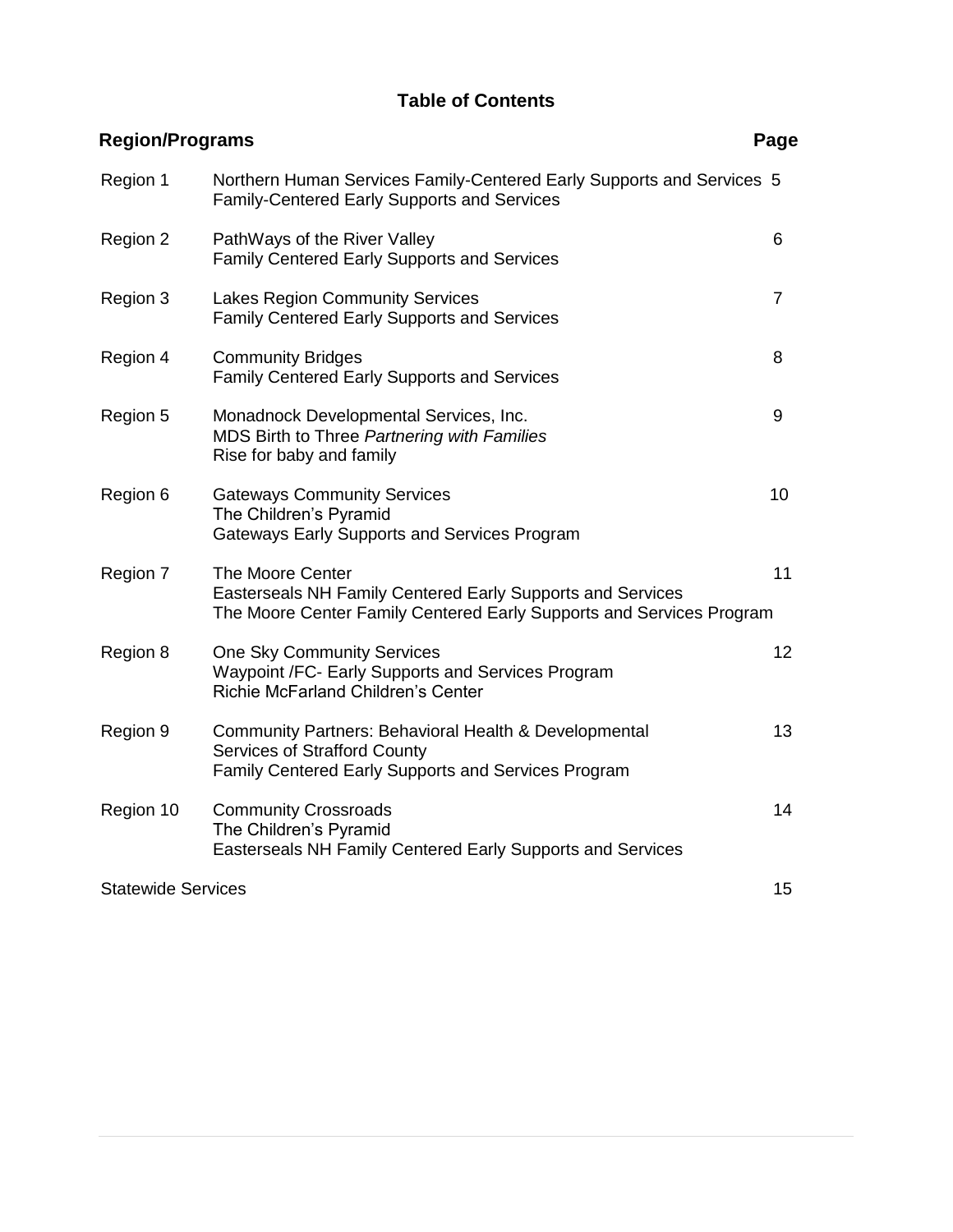### **Region 1 FCESS Program:**

**Northern Human Services Family-Centered Early Supports and Services** 71 Hobbs Street Suite 102, Conway, NH 03818

### **Program Director Intake Coordinator** Karen Willett, Program Director **Cassie Rowe** Office: 603-447-8047 603-447-8044 Cell: 603-662-2234 Cell: 603-986-0086 Fax: 603-447-4358 FAX: 603-447-4358

[kwillett@northernhs.org](mailto:kwillett@northernhs.org) [crowe@northernhs.org](mailto:crowe@northernhs.org)

**Ruth Curtis Contract Contract Contract Contract Contract Contract Contract Contract Contract Contract Contract Contract Contract Contract Contract Contract Contract Contract Contract Contract Contract Contract Contract Co** Office: 603-447-8046 Office: 603-447-8045 Fax: 603-447-4358 Fax: 603-447-4358

# **Records Assistant Data Entry, Billing and Compliance** [rcurtis@northernhs.org](mailto:rcurtis@northernhs.org) [tgallagher@northernhs.org](mailto:tgallagher@northernhs.org)

**............................................................................................................................................................................**

**Region 1 Area Agency: Northern Human Services** 87 Washington Street, Conway, NH 03818 603-447-3347 FAX: 603-447-8893 [www.northernhs.org](http://www.northernhs.org/) 

**Executive Director**: Eric Johnson **Business Manager**: Dale Heon [ejohnson@northernhs.org](mailto:ejohnson@northernhs.org) [dheon@northernhs.org](mailto:dheon@northernhs.org)

**AA FCESS/FS Management**  Mark Vincent Office: 603-447-8224 Fax: (603) 837-9061 [mvincent@northernhs.org](mailto:mvincent@northernhs.org)

### **Family Support**

Stephanie Boutin (Interim SC) 603-447-8213 Shanon Smith Family Support Coordinator **Family Support Coordinator** Family Support Coordinator 603-636-2555 – Groveton 603-447-8229 – Upper Grafton 603-237-4955 - Colebrook [ssmith@northernhs.org](mailto:ssmith@northernhs.org) 603-752-1005 – Berlin [sboutin@northernhs.org](mailto:sboutin@northernhs.org)

*Carroll County* Amanda Emery Family Support Coordinator 603-447-8051 [aemery@northernhs.org](mailto:aemery@northernhs.org)

*Coos County (except Whitefield & Lancaster) Upper Grafton Counties (Whitefield/Lancaster*)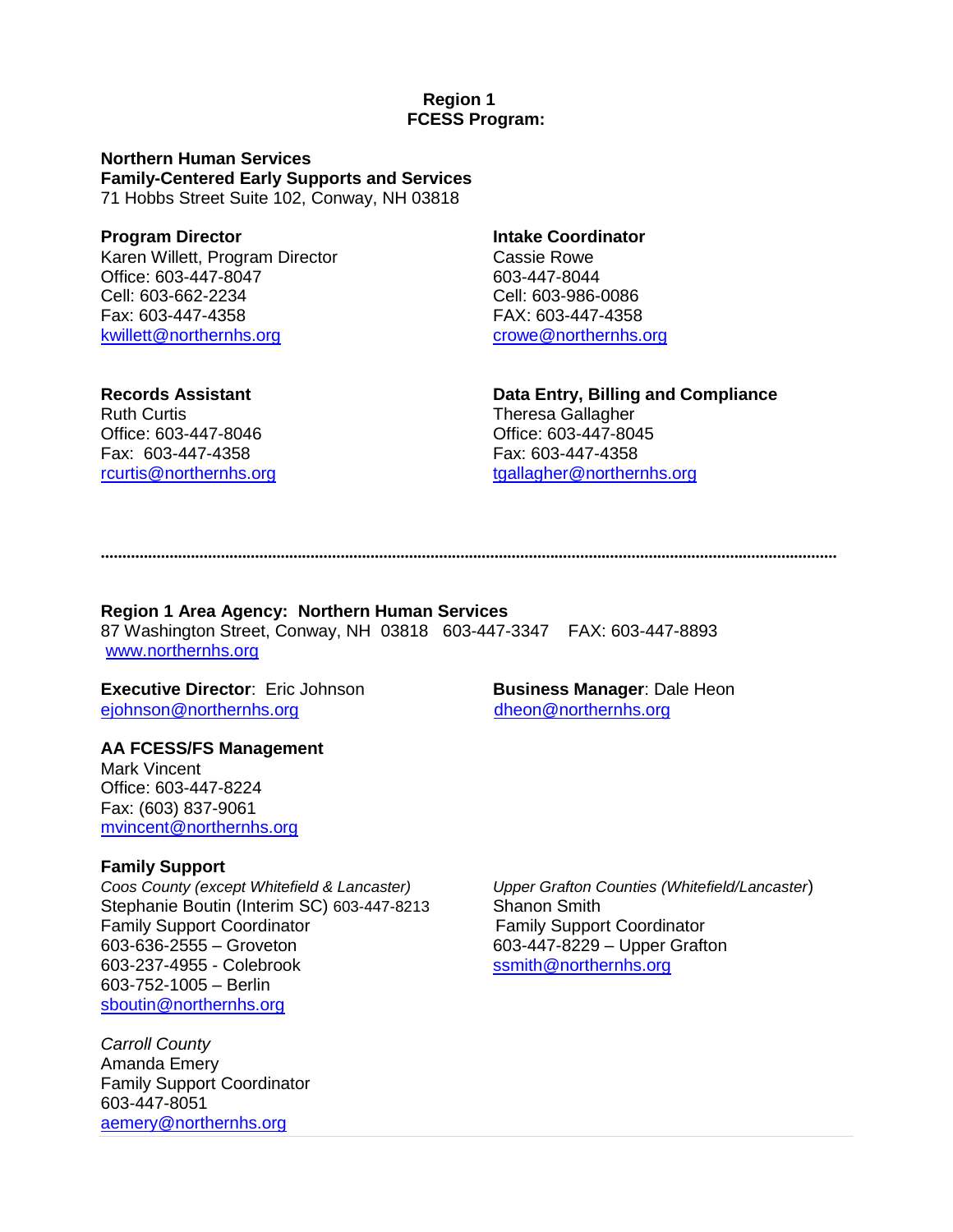**FCESS Program: PathWays Family-Centered Early Supports and Services** 654 Main Street, Claremont, NH 03743

# **Interim Program Director Coordinator Intake Coordinator** Nicole Tenney Courtney McAuliffe 603-504-1516 603-504-1518

[ntenney@pathwaysnh.org](mailto:ntenney@pathwaysnh.org)

Fax: 603 542-0421 cmcauliffe@pathwaysnh.org

**……………………………………………………………………………………………………………….**

### **Region 2 Area Agency: PathWays of the River Valley** 654 Main Street Claremont, NH 03743 603-542-8706 FAX: 603-542-0421 [www.pathwaysnh.org](http://www.pathwaysnh.org/)

[mmills@pathwaysnh.org](mailto:mmills@pathwaysnh.org) [smonette@pathwaysnh.org](mailto:smonette@pathwaysnh.org)

**Executive Director:** Mark Mills **Business Manager: Steven Monette** 

### **AA FCESS Management**

Joseph Smith 603-504-1542 [jsmith@pathwaysnh.org](mailto:jsmith@pathwaysnh.org)

**Family Support**<br>
Cory Shomphe **Data Entry Courtney M**<br>
Courtney M 603-443-4107 603-504-1518 [cshomphe@pathwaysnh.org](mailto:jwarner@pathwaysnh.org) comcauliffe@pathwaysnh.org

Courtney McAuliffe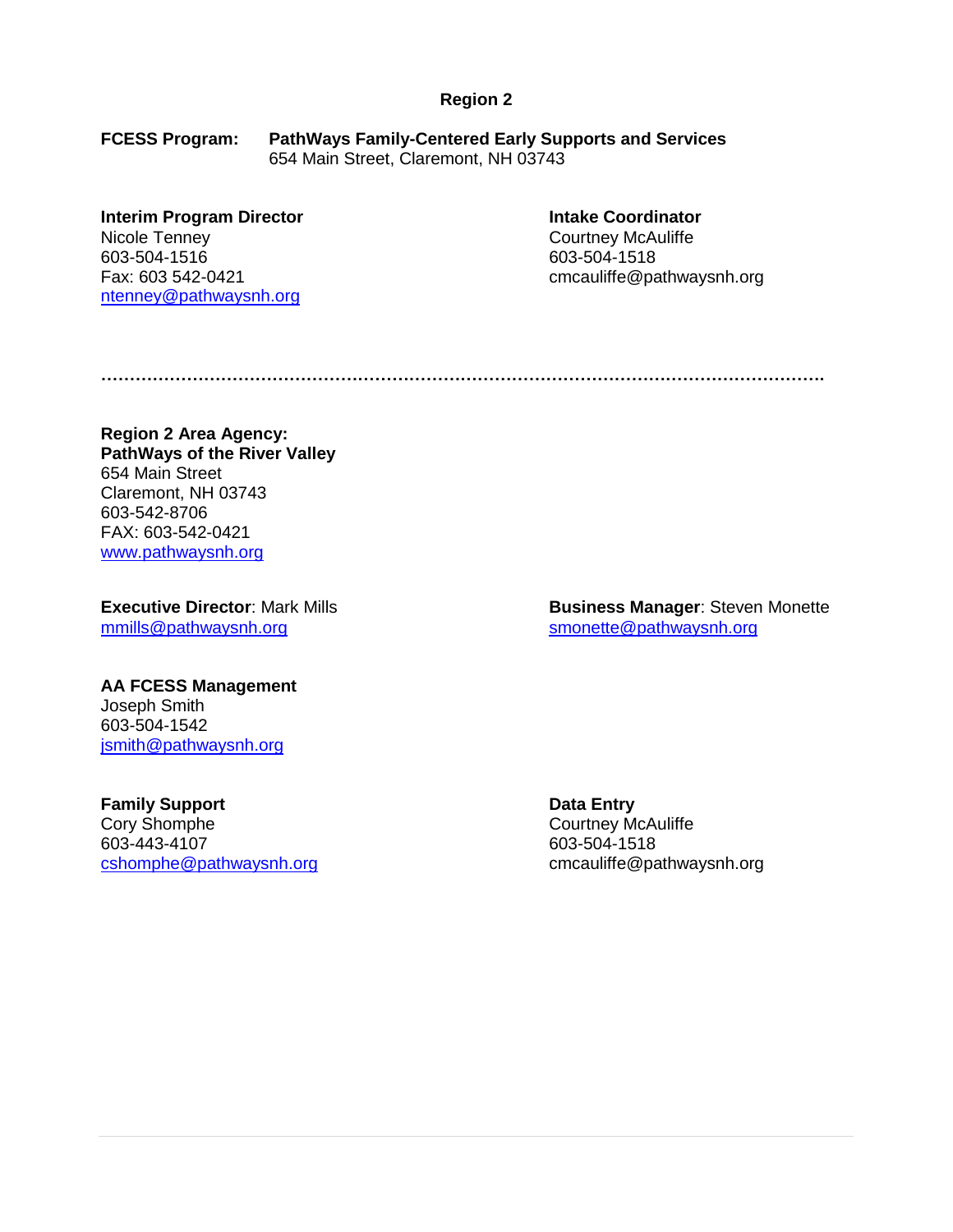**FCESS Program: Lakes Region Family-Centered Early Supports and Services** 719 N. Main Street, Laconia, NH 03246 Mailing address: PO Box 509, Laconia NH 03247 Phone: 1 800-649-8817 or (603) 524-8811 Fax: (603) 524-0702

#### **Program Manager Intake Coordinator**

Brenda Greene Tylaine Guarriello 603-581-1559 603-581-1578 Fax: 524-0702 Fax: 524-0702

Brenda.greene@lrcs.org tylaine.guarriello@lrcs.org

**………………………………………………………………………………………………………………….**

### **Region 3 Area Agency:**

**Lakes Region Community Services** PO Box 509 Laconia, NH 03247-0509 603-524-8811 FAX 603-524-0702 [www.lrcsc.org](http://www.lrcsc.org/)

# [rebecca.bryant@lrcs.org](mailto:rebecca.bryant@lrcs.org) [shelley.kelleher@lrcs.org](mailto:shelley.kelleher@lrcs.org)

**AA FCESS Management Data Entry** Erin Pettengill **Guide Contract Contract Contract Contract Contract Contract Contract Contract Contract Contract Contract Contract Contract Contract Contract Contract Contract Contract Contract Contract Contract Contract C** 603-581-1571 603-581-1560 [erin.pettengill@lrcs.org](mailto:erin.pettengill@lrcs.org) intertaction in the intertaction of the intertaction of the intertaction of the intertaction of the intertwine in the intertwine of the intertwine intertwine in the intertwine intertwine in the int

**Family Support/Family Resource Center Intake Coordinator (ages 3+)** Erin Pettengill **Lori Adams** 603-581-1571 603-581-1558 [erin.pettengill@lrcs.org](mailto:erin.pettengill@lrcs.org) [lori.adams@lrcs.org](mailto:lori.adams@lrcs.org)

**President & CEO:** Rebecca Bryant **Vice President & CFO:** Shelley Kelleher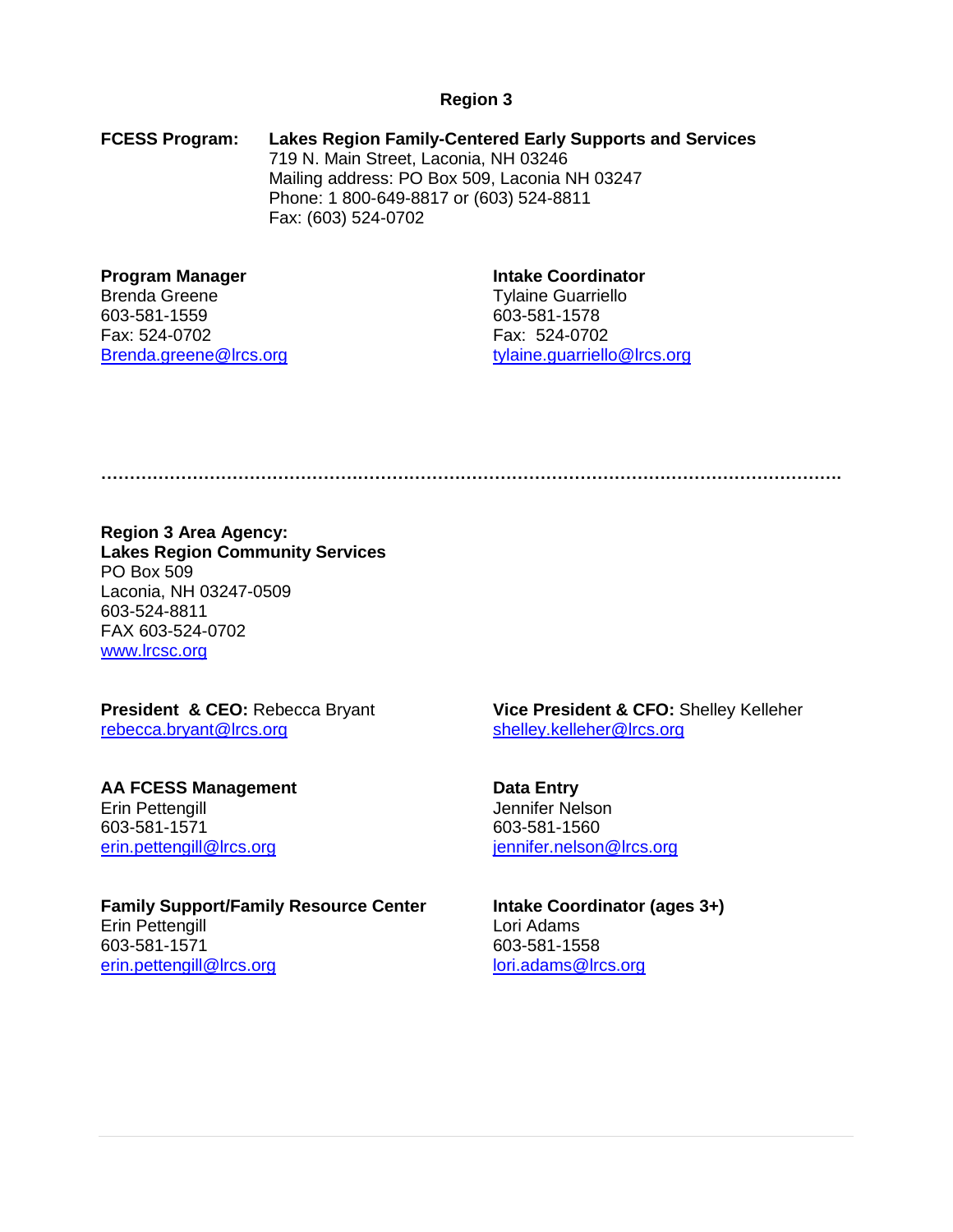**FCESS Program: Community Bridges Early Supports and Services Program** 70 Pembroke Road, Concord NH 03301

Karen Lofgren TBD 603-226-3212 ext. 278 603-226-3212 ext. 250 1 800-499-4153 FAX 603-226-0376 [klofgren@communitybridgesnh.org](mailto:klofgren@communitybridgesnh.org) Interim Contact: Stacey Knight

**Assistant Director Data Entry** Stacey Knight Chris Shuler Phone: 603-226-3212 ext. 212 603-226-3212 ext. 235

**Program Director Intake Coordinator** sknight@communitybridgesnh.org

[sknight@communitybridgesnh.org](mailto:sknight@communitybridgesnh.org) [cshuler@communitybridgesnh.org](mailto:cshuler@communitybridgesnh.org)

**……………………………………………………………………………………………………………….**

**Region 4 Area Agency: Community Bridges** 70 Pembroke Road Concord NH 03301 603-225-4153 FAX 603-225-0376 [www.communitybridgesnh.org](http://www.communitybridgesnh.org/)

[apotoczak@communitybridgesnh.org](mailto:apotoczak@communitybridgesnh.org%3cmailto:apotoczak@communitybridgesnh.org) [flossani@communitybridgesnh.org](mailto:flossani@communitybridgesnh.org)

**AA FCESS Management Family Support** Ann Potoczak Courtney Faison [apotoczak@communitybridgesnh.org](mailto:apotoczak@communitybridgesnh.org%3cmailto:apotoczak@communitybridgesnh.org) 603-225-4153

**CEO:** Ann Potoczak **Business Manager (CFO):** Frank Lossani

[cfaison@communitybridgesnh.org](mailto:cfaison@communitybridgesnh.org)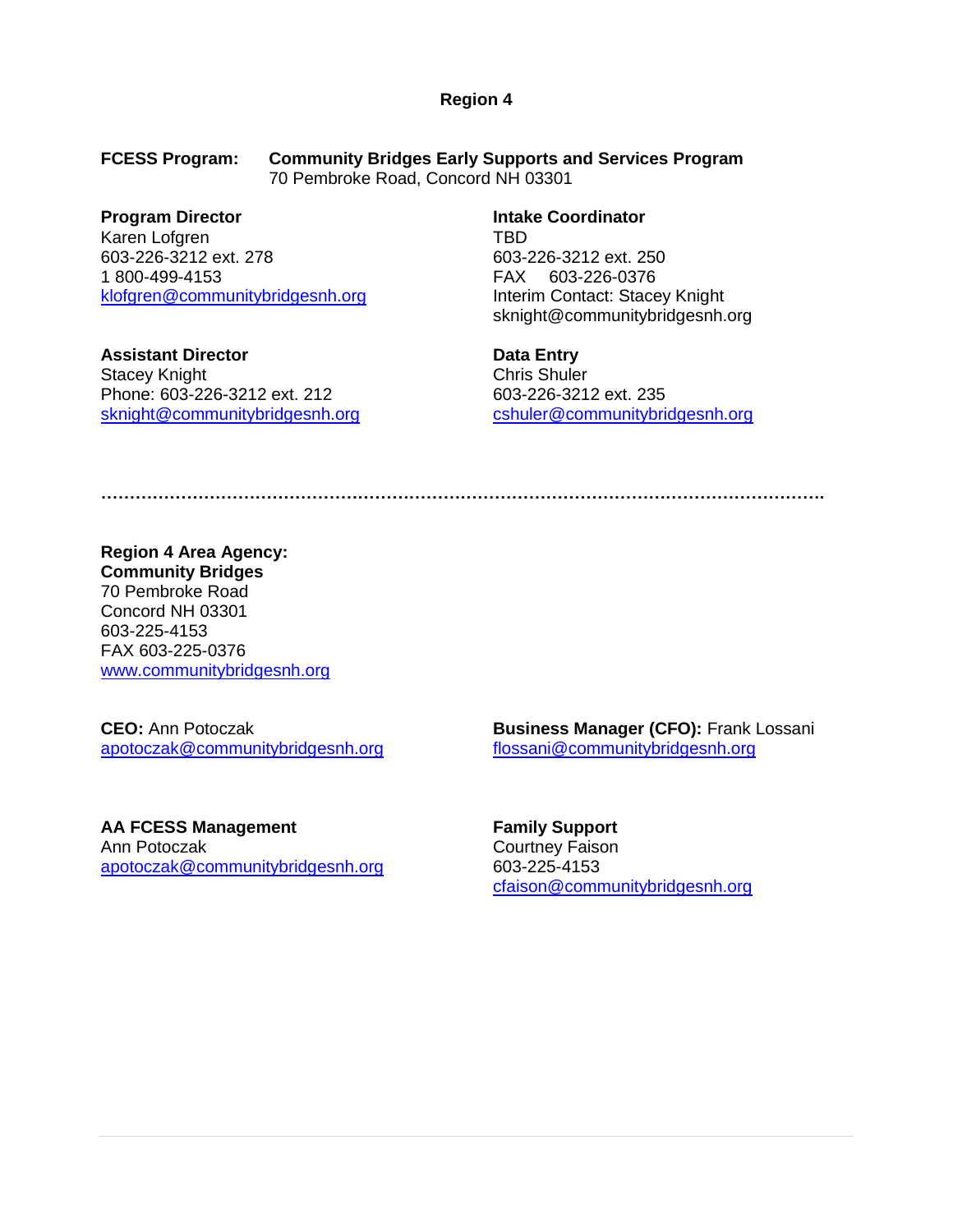### **FCESS Programs:**

**…………………………………………………………………………………………………………………..**

**MDS Birth to Three** *Partnering with Families* **Rise for baby and family** 103 Roxbury Street, Suite 102 147 Washington Street Keene, NH 03431 Keene, NH 03431

Jason Peck **Alicia** Deaver 603-352-0165 603-357-1395 FAX: 603 352-1637 FAX 603-357-1397

**Program Coordinator**<br> **ESS Director**<br> **Emily Burke**<br> **Emily Burke** Kate Jobmann<br>kate@mds-nh.org

**Data Entry Data Entry** Mandi Slate **Mandi Slate Heather Smith** 

**Program Director Executive Director** [Jason@mds-nh.org](mailto:Jason@mds-nh.org) [adeaver@riseforbabyandfamily.org](mailto:adeaver@riseforbabyandfamily.org)

[eburke@riseforbabyandfamily.org](mailto:eburke@riseforbabyandfamily.org)

[mandislate@mds-nh.org](mailto:mandislate@mds-nh.org) https://www.mandislate@mds-nh.org hsmith@riseforbabyandfamily.org

**Region 5 Area Agency: Monadnock Developmental Services, Inc.** 121 Railroad Street Keene, NH 03431 603-352-1304 FAX 603-352-1637 [www.mds-nh.org](http://www.mds-nh.org/)

**Executive Director:** Mary Ann Wisell **Business Manager:** Joel Fitzpatrick [MaryAnnW@mds-nh.org](mailto:MaryAnnW@mds-nh.org) details and details and details and details and details are detailed and details and details and details are details and details are detailed and details are details and details are details and details

**AA FCESS Management Interim AA FCESS Regional Coord.** Lynn Yeiter, Children's Services Supervisor Lynn Yeiter 603.352.1304 x239 603-352-1304 ext. 239 [lynny@mds-nh.org](mailto:lynny@mds-nh.org) [anna@mds-nh.org](mailto:anna@mds-nh.org)

**Interim Family Support/Regional ESS Interim Intake Coordinator Program Coordinator Emma Shippee/Lynn Yeiter** Lynn Yeiter emma@mds-nh.org 603-352-1304 ext. 239 [lynny@mds-nh.org](mailto:lynny@mds-nh.org)

**Data Entry** Lurleen Morin 352-1304, ext. 243 [lurleen@mds-nh.org](mailto:lurleen@mds-nh.org_)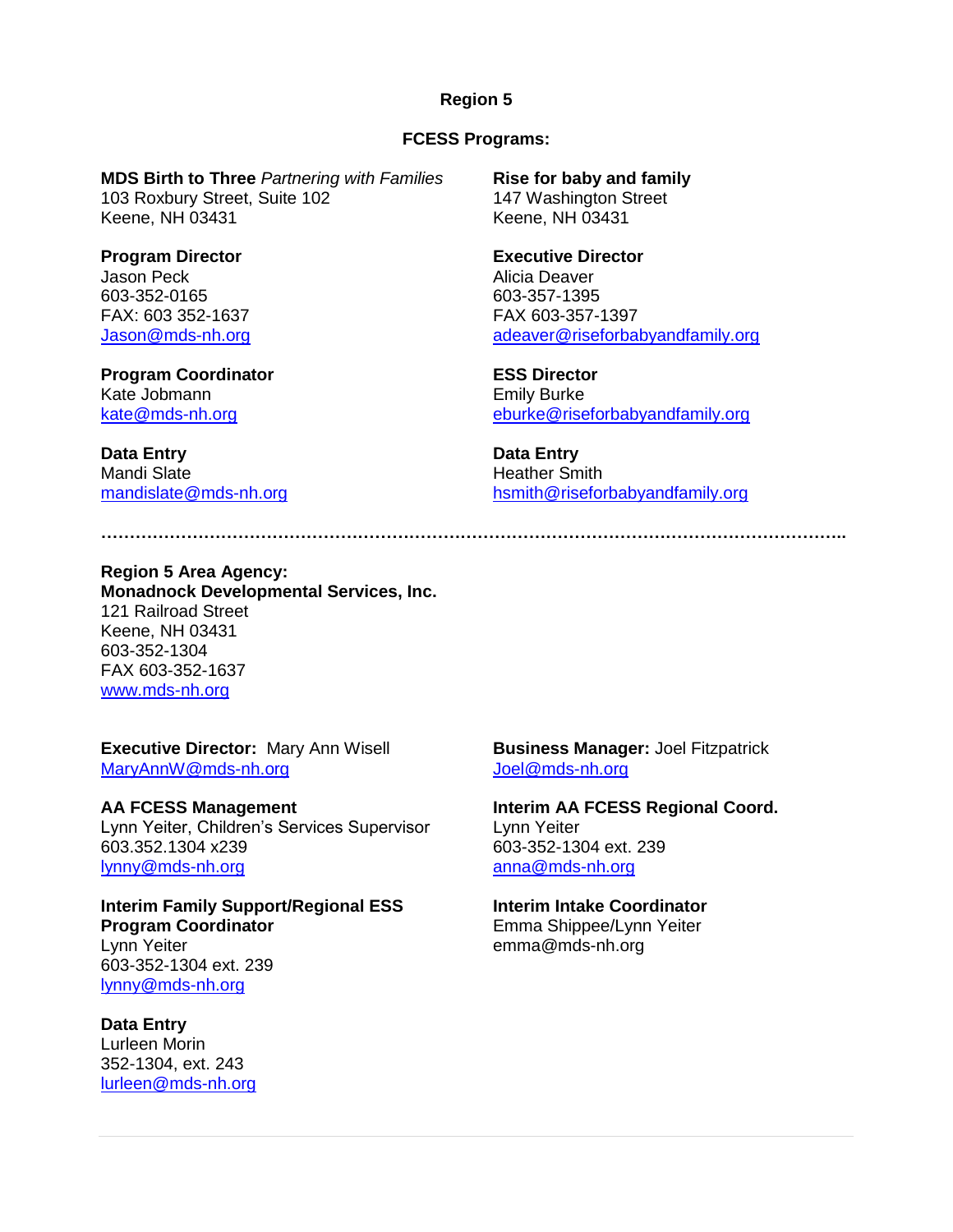#### **FCESS Programs:**

**Gateways Early Supports and Services The Children's Pyramid** 144 Canal Street, Nashua, NH 03064 PO Box 1269, Nashua, NH 03061

Ann Kline **Maribeth Rathburn** 603-459-2793 603-883-8205 x20 FAX: 603-889-5460 FAX: 603-943-7659

**Senior Director-Children's Services Executive Director**: Katelyn Copeland Emily Manire kcopeland@gatewayscs.org

**Clinical Director: Program Senior Manager:** [akline@gatewayscs.org](mailto:akline@gatewayscs.org) [mrathburn@nashuacenter.org](mailto:mrathburn@nashuacenter.org)

[emanire@nashuacenter.org](mailto:emanire@nashuacenter.org)

**………………………………………………………………………………………………………………..**

**Region 6 Area Agency**: **Gateways Community Services** 144 Canal Street Nashua, NH 03064 603-882-6333 FAX 603-889-5460 [www.gatewayscs.org](http://www.gatewayscs.org/)

[spelletier@gatewayscs.org](mailto:spelletier@gatewayscs.org) 603-459-2718

**AA FCESS Management Intake Coordinator/NHLeads Data VP** of Individual and Family Services Roxanne Bernier Nze Obinelo 603-459-2775 603-459-2749 FAX: 603-889-5460 [nobinelo@gatewayscs.org](mailto:nobinelo@gatewayscs.org) rbernier@gatewayscs.org

**Family Support Data Entry** Mindy Huckins Eric Bates, Sr. Admin. Assistant Sr. Director of Family and Participant 603-459-2740 Directed Services [ebates@gatewayscs.org](mailto:ebates@gatewayscs.org) 603-459-2745 [mpond@gatewayscs.org](mailto:mpond@gatewayscs.org)

**President/CEO: Business Manager/Contracts:** Timothy Leach, CFO [tleach@gatewayscs.org](mailto:tleach@gatewayscs.org)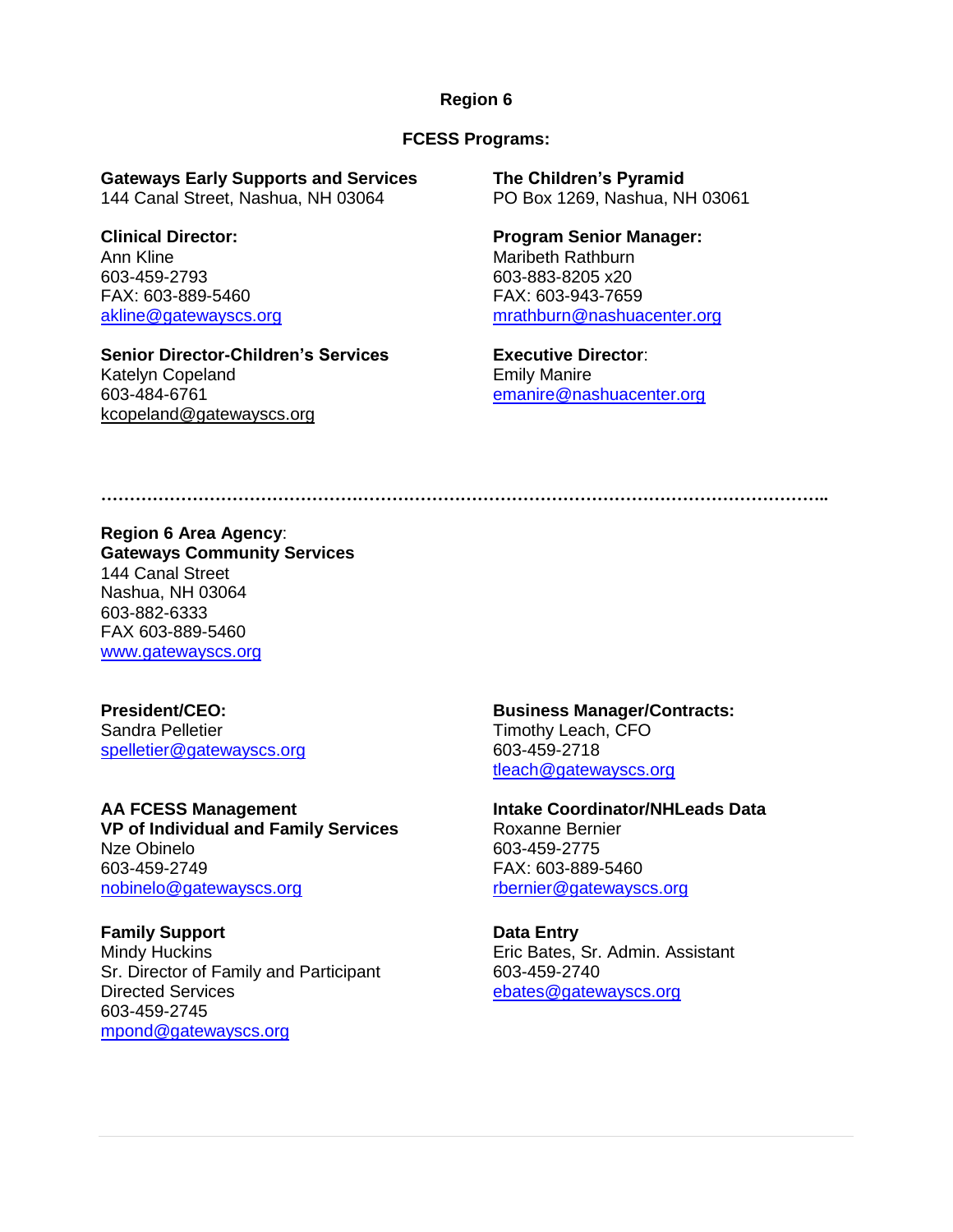**FCESS Programs:**

Manchester, NH 03102 Manchester, NH 03102

## **Program Director: Program Director:** Heather Herod **Amy Natale** 603-666-5982 Ext. 34 603-206-2802 FAX 603-621-3492 FAX 603-622-4278

**Easterseals Family Centered The Moore Center Family Centered Early Supports and Services Early Supports and Services** 435 South Main St. 195 McGregor Street Unit 400

[Hherod@eastersealsnh.org](mailto:Hherod@eastersealsnh.org) [amy.natale@moorecenter.org](mailto:amy.natale@moorecenter.org)

**Program Manager**: Kim Adams 603-206-2737 FAX 603-622-4278 [kim.adams@moorecenter.org](mailto:kim.adams@moorecenter.org)

**………………………………………………………………………………………………………………**

**Region 7 Area Agency: The Moore Center**  195 McGregor Street, Unit 400 Manchester, NH 03102 603-206-2700 FAX 603-206-2710 [www.moorecenter.org](http://www.moorecenter.org/)

**AA FCESS Management & FCESS Intake Manager Regional Director Elizabeth (Beth) Warner** Diane Bolduc 603-206-2732 603-206-2782 FAX 603-792-8305 [Diane.Bolduc@moorecenter.org](mailto:Diane.Bolduc@moorecenter.org)

**FCESS Intake and Client Specialist & Family Support** Kathleen McKernan 603-206-2806 FAX 603-622-4278 [kathleen.mckernan@moorecenter.org](mailto:kathleen.mckernan@moorecenter.org)

**President/CEO:** Janet Bamberg **Business Manager:** Denise Doucette [janet.bamberg@moorecenter.org](mailto:janet.bamberg@moorecenter.org) [denise.doucette@moorecenter.org](mailto:denise.doucette@moorecenter.org)

FAX 603-622-4278 [Elizabeth.Warner@moorecenter.org](mailto:Elizabeth.Warner@moorecenter.org)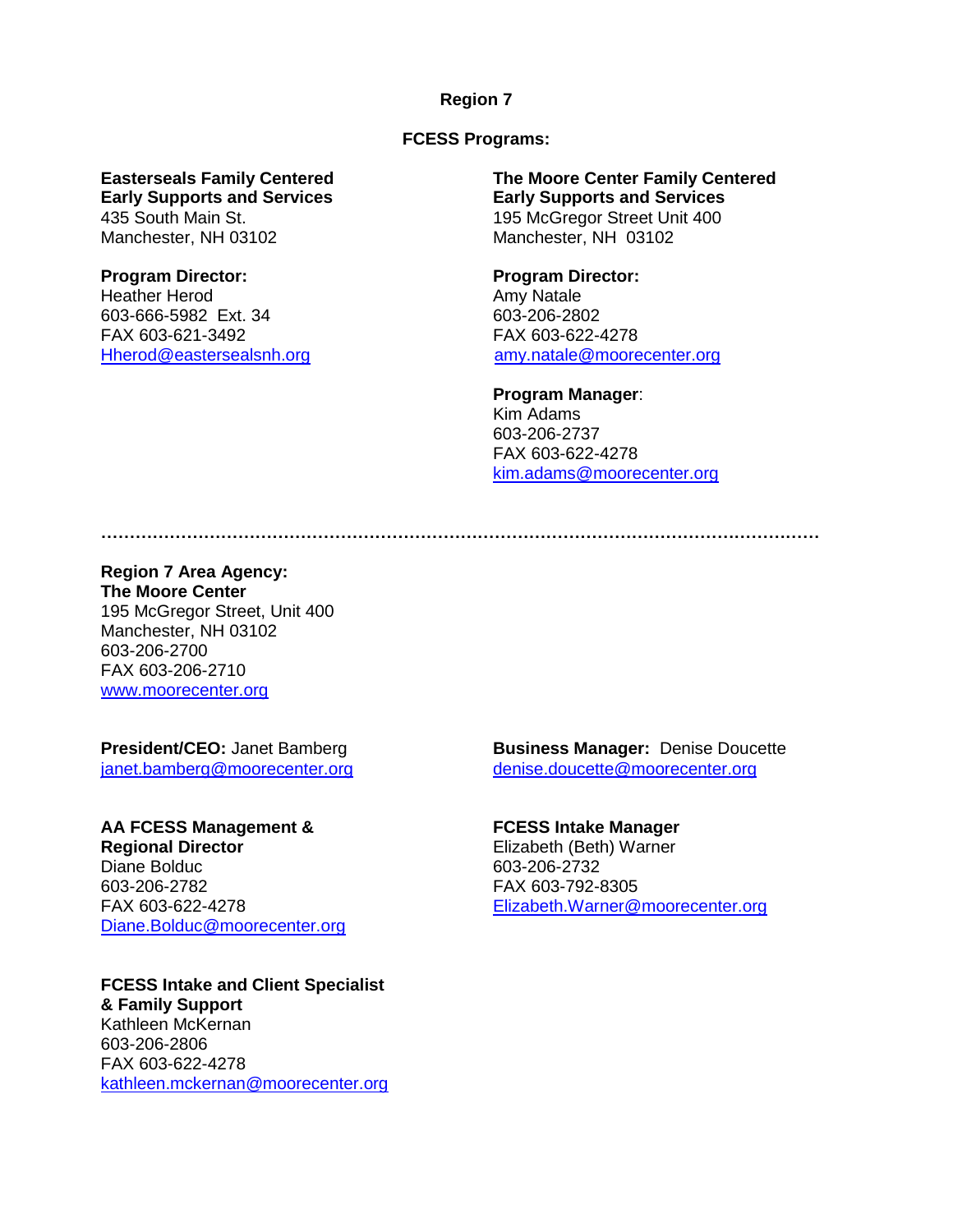#### **FCESS Programs:**

# **Waypoint Family Centered Early Supports and Services at the Richie McFarland Center**

11 Sandy Point Road Stratham, NH 03885 603-518-4002 Fax: 603-668-6260 [https://waypointnh.org/programs/early-supports-services](https://urldefense.com/v3/__https:/waypointnh.org/programs/early-supports-services__;!!Oai6dtTQULp8Sw!DwXwfhxLLtsIm08rW-fg147GeC0He43dsUOiWH1J-JtFnczhIGnda4iOEFS6cF1sMV4pnziFlEb6$)

Melissa Hugener Nancy Lucci 603-518-4212 603-518-4135 FAX: 603-668-6260 [LucciN@waypointnh.org](file://///DHHS.STATE.NH.US/DATA/DDS/Group/NHFCESS/General/Directories,%20Resource%20Lists,%20Contacts/LucciN@waypointnh.org) [HugenerM@waypointnh.org](mailto:HugenerM@waypointnh.org)

Lara Dubois Sue Ford 603-518-4159 603-518-4373 [DuboisL@waypointnh.org](file://///DHHS.STATE.NH.US/DATA/DDS/Group/NHFCESS/General/Directories,%20Resource%20Lists,%20Contacts/DuboisL@waypointnh.org) [FordS@waypointnh.org](mailto:FordS@waypointnh.org)

**Records Manager/Administrative Support** Patty Small 603-518-4373 [SmallP@waypointnh.org](mailto:SmallP@waypointnh.org)

**Director Senior Program Manager**

**Manager/Intake Coordinator Manager/Intake Coordinator**

**………………………………………………………………………………………………………………..**

**Region 8 Area Agency**: **One Sky Community Services** 755 Banfield Road, Suite 3 Portsmouth NH 03801 603-436-6111 FAX 603-436-4622 [www.oneskyservices.org](http://www.cdsregion8.org/)

[m.cordaro@oneskyservices.org](mailto:m.cordaro@oneskyservices.org) [b.tweedie@oneskyservices.org](mailto:b.tweedie@oneskyservices.org) (603)436-6111 x103 (603)436-6111 x140

Lenore Sciuto **Skylar Hopper** Skylar Hopper 603-436-6111 x107 603-436-6111 ext. 147

**AA SC Director Family Support** Krista Sorel **Chadia Gonzales** (603)436-6111 ext. 130 (603)436-6111 x158

**Executive Director:** Matthew Cordaro **Chief Financial Officer:** Brandie Tweedie

**AA FCESS Management Intake Coordinator & Data Entry** l.sciuto@oneskyservices.org [s.hopper@oneskyservices.org](mailto:s.hopper@oneskyservices.org)

[k.sorel@oneskyservices.org](mailto:k.sorel@oneskyservices.org) [c.gonzales@oneskyservices.org](mailto:c.gonzales@oneskyservices.org)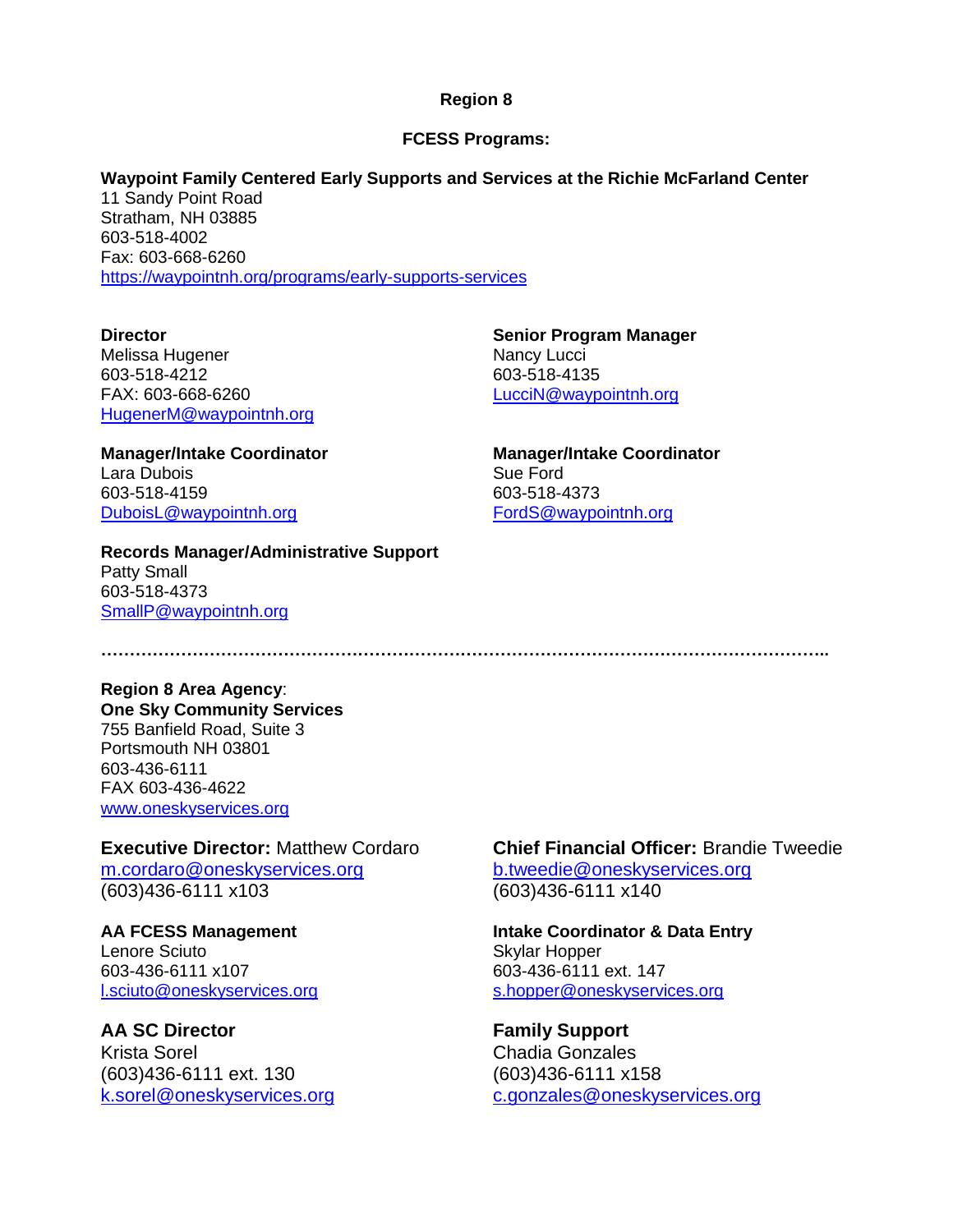**FCESS Program: Community Partners: Family Centered Early Supports and Services** Forum Court, 113 Crosby Road Suite #1, Dover, NH 03820-4375

Kathie Thomas-Sarles Meghan Canon 603-516-9300 ext. 9365 603-516-9300 ext. 9380 FAX: 603-743-3244 FAX: 603-743-3244 [ktsarles@communitypartnersnh.org](mailto:ktsarles@communitypartnersnh.org) [mcanon@communitypartnersnh.org](mailto:mcanon@communitypartnersnh.org)

**Administrative Assistant**

Jennifer Howard 603-516-9553 jhoward@communitypartnernh.org

**Director Intake Coordinator**

**………………………………………………………………………………………………………………….**

# **Region 9 Area Agency**:

**Community Partners** Forum Court 113 Crosby Road Suite #1 Dover, NH 03820-4375 603-516-9300 FAX 603-743-3244 [www.Communitypartnersnh.org](http://www.communitypartnersnh.org/)

**Executive Director Business Manager** Brian Collins **Suzanne Bagdasarian** 

**Controller**<br> **Data Entry**<br> **Data Entry**<br> **Data Entry**<br> **Data Entry**<br> **Data Entry** 

**AA FCESS Management Family Support Director** Kathie Thomas-Sarles 603-516-9300 ext. 9365 603-516-9300 [ktsarles@communitypartnersnh.org](mailto:ktsarles@communitypartnersnh.org) [kelliott@communitypartnersnh.org](mailto:kelliott@communitypartnersnh.org)

[bcollins@communitypartnersnh.org](mailto:bcollins@communitypartnersnh.org) sbagdasarian@communitypartnersnh.org 603-516-9522

Jen Howard 603-516-9328 [jperkins@communitypartnersnh.org](mailto:jperkins@communitypartnersnh.org) [jhoward@communitypartnersnh.org](mailto:jhoward@communitypartnersnh.org)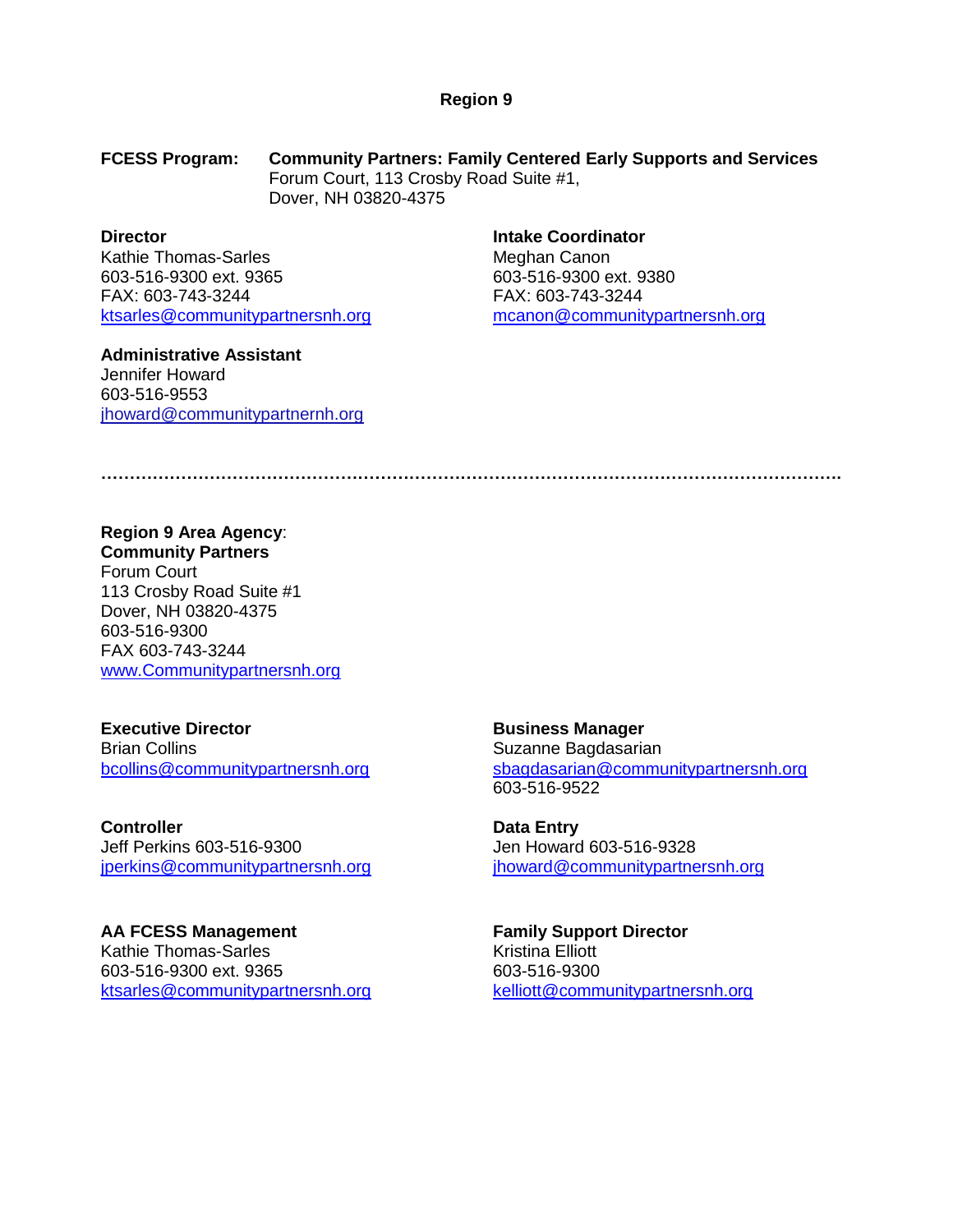#### **FCESS Programs:**

**Easterseals Family-Centered Early The Children's Pyramid Supports and Services** PO Box 1269, Nashua, NH 03061

15 Ermer Road, Unit 102 & 103 Salem, NH 03079

Pauline Boyce **Maribeth Rathburn** 603-893-0984 603-883-8205 ext. 20 FAX: 603-898-4385 FAX: 603-943-7659

**Director Program Senior Manager** pboyce@eastersealsnh.org [mrathburn@nashuacenter.org](mailto:mrathburn@nashuacenter.org)

> **Executive Director**: Emily Manire [emanire@nashuacenter.org](mailto:emanire@nashuacenter.org)

**………………………………………………………………………………………………………………….**

#### **Region 10 Area Agency**: **Community Crossroads**

8 Commerce Drive Atkinson, NH 03811 603-893-1299 FAX 603-893-5401 [www.region10nh.org](http://www.region10nh.org/)

**CEO:** Dennis Powers

Kelly Judson **Tammy Dudal** 603-893-1299 ext. 331 603-893-1299 ext. 326 [kjudson@communitycrossroadsnh.org](mailto:kjudson@communitycrossroadsnh.org) FAX: 603-893-5401

**Family Support Data Entry**<br> **Data Entry**<br> **Rochelle Du**<br> **Data Entry** 603-893-1299 ext. 331 603-893-1299 ext. 334

**Executive Director:** Cynthia Mahar **Business Manager:** Tanya Hart Newkirk [cmahar@communitycrossroadsnh.org](mailto:cmahar@communitycrossroadsnh.org) [thartnewkirk@communitycrossroadsnh.org](mailto:thartnewkirk@communitycrossroadsnh.org)  603-893-1299 ext. 328

**Director of Community Services FCESS Director/Intake Coordinator** [tdudal@communitycrossroadsnh.org](mailto:tdudal@communitycrossroadsnh.org)

Rochelle Dumont [kjudson@communitycrossroadsnh.org](mailto:kjudson@communitycrossroadsnh.org) [Rdumont@communitycrossroadsnh.org](mailto:Rdumont@communitycrossroadsnh.org)